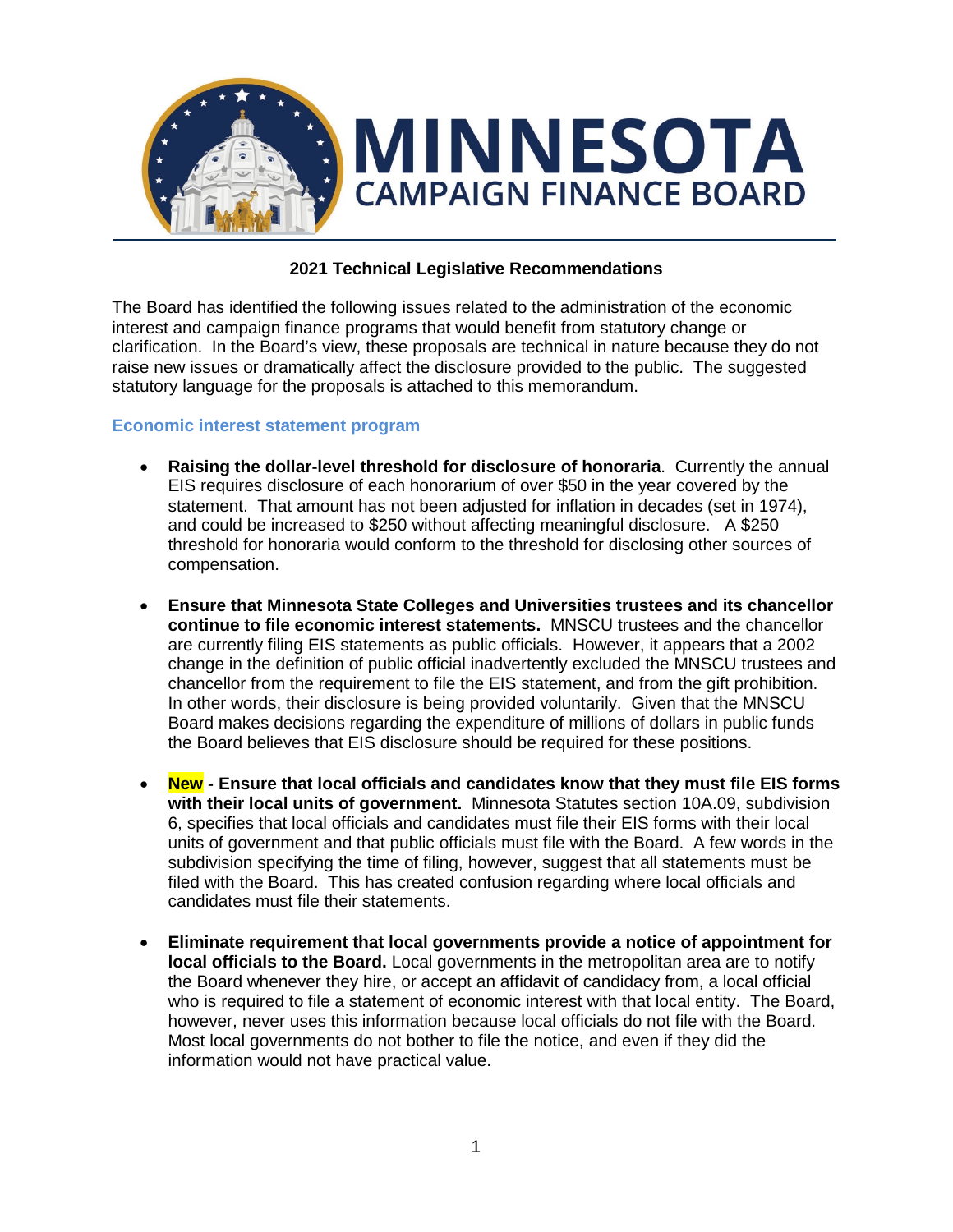• **Standardize economic interest statement reporting periods.** Minnesota Statutes section 10A.09, subdivision 6, clearly spells out the reporting period for the annual EIS. There is no such language defining the reporting period for an original statement. This creates confusion among filers and, in some cases, inconsistent disclosure between public officials. Additionally, EIS forms are divided into five disclosure schedules. For an original statement none of the schedules have the same reporting period. Standardization of the reporting period requirement would simplify completing the statement, and help staff's support of clients completing the statement.

#### **Campaign finance program**

- **Eliminate the contribution statement from Enterprise Minnesota, Inc. members.**  Minnesota Statutes section 116O.03, subdivision 9, and section 116O.04, subdivision 3, require members of the Enterprise Minnesota, Inc. board of directors and its president to file statements with the Campaign Finance Board showing contributions to any public official, political committee or fund, or political party unit. These statements must cover the four years prior to the person's appointment and must be updated annually. The contributions that require itemization on these statements are already reported by the recipient committee to the Campaign Finance Board or, for county commissioners, to the county auditor. This disclosure therefore is at best repetitive. The Board is also not sure why this disclosure is required only of members of the Enterprise Minnesota, Inc. board of directors and its president, and for consistency, recommends eliminating the requirement.
- **New - Reporting third party reimbursements.** Minnesota Statutes section 10A.20, subdivision 13, describes how to report reimbursements to third parties. The cross reference to the provisions that govern how to report expenditures and noncampaign disbursements are incorrect. This change would correct the cross reference error.
- **Affidavit of contribution deadline.** Minnesota Statutes section 10A.323, provides that the affidavit of contributions required to qualify for a public subsidy payment must be submitted "by the deadline for reporting of receipts and expenditures before a primary under section 10A.20, subdivision 4." The cross reference to section 10A.20 subdivision 4, is incorrect as the deadline for submitting the pre-primary report is set in section 10A.20, subdivision 2. This change would correct the cross reference error.
- **Update acceptable multicandidate political party expenditures.** Political parties are provided five specific multicandidate expenditures that do not count either as a contribution to any candidate, or as an independent expenditure. One of the five multicandidate political party expenditures is funds spent operating a phone bank as long as the calls to potential voters include the name of three or more individuals who will appear on the ballot. The Board's recommendation is to update this expenditure to include direct text message services, direct voice mail services, and e-mails that meet the same standard of naming three or more individuals who will appear on the ballot.
- **Eliminate disclosure requirement for in-kind contributions between the federal and state committees of same political party.** Generally, an association not registered with the Board is required to provide underlying disclosure on the source of funds used for a contribution to a registered committee. Under current statute an exception to this requirement is made when the national committee of a political party (which is an unregistered association in Minnesota) contributes to the Minnesota state central committee of the same party. The Board recommends extending this exception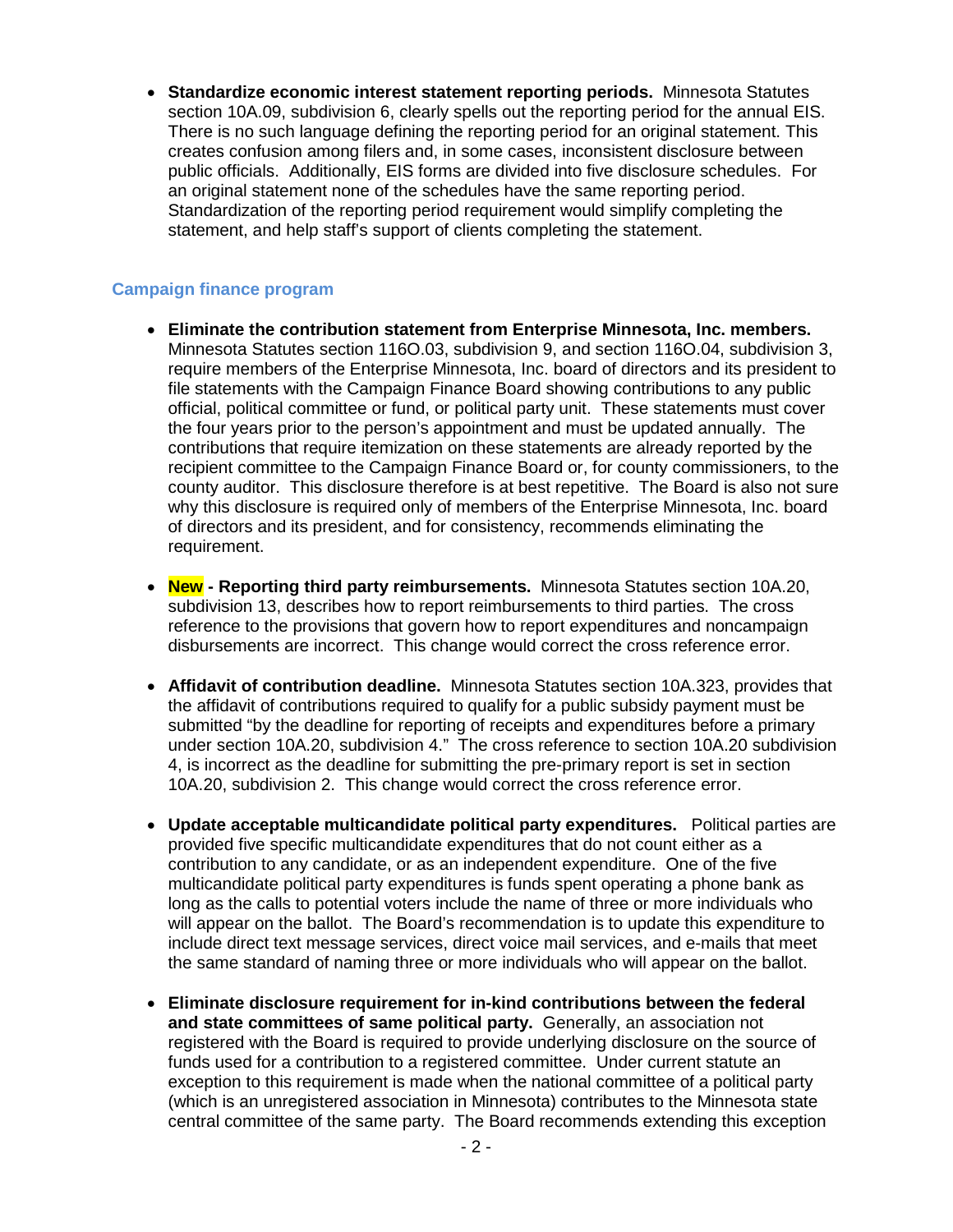to include in-kind contributions made from a federal political party unit to a political party unit registered in Minnesota. The contributors to the federal party unit are already reported to the FEC, and federal contributions are more limited than contributions that may be accepted by the state party unit. Further the public is not gaining meaningful disclosure when, for example, the federal committee for the Republican Party of Minnesota is required to provide disclosure reports to the state central committee for the Republican Party of Minnesota for the in-kind donation of shared office space and staff costs.

• **Allow unregistered associations to provide disclosure statements on paper or through a government web address.** Currently, an unregistered association that makes a contribution of over \$200 to a candidate committee, political committee or fund, or political party unit, must provide a written disclosure statement with the contribution. The disclosure statement provides information on the finances of the unregistered association in detail that is equivalent to a campaign finance report filed under Chapter 10A. The committee that receives the contribution then forwards the statement from the unregistered association to the Board with the committee's next financial report. In practice, the majority of "unregistered associations" are in fact registered with either the Federal Election Commission (FEC) or in another state with an agency similar to the Board. The FEC and other state campaign finance agencies post reports filed by their registered committees to a government website. This proposal would allow an unregistered association to provide the written disclosure statement currently required by statute, or provide a link to a government website where the disclosure statement is available. The disclosure would still need to be equivalent to Chapter 10A, for example, it must have itemization of contributions and expenditures that are over \$200. If the reporting requirements for the state are not similar to Chapter 10A then a written report will still be required.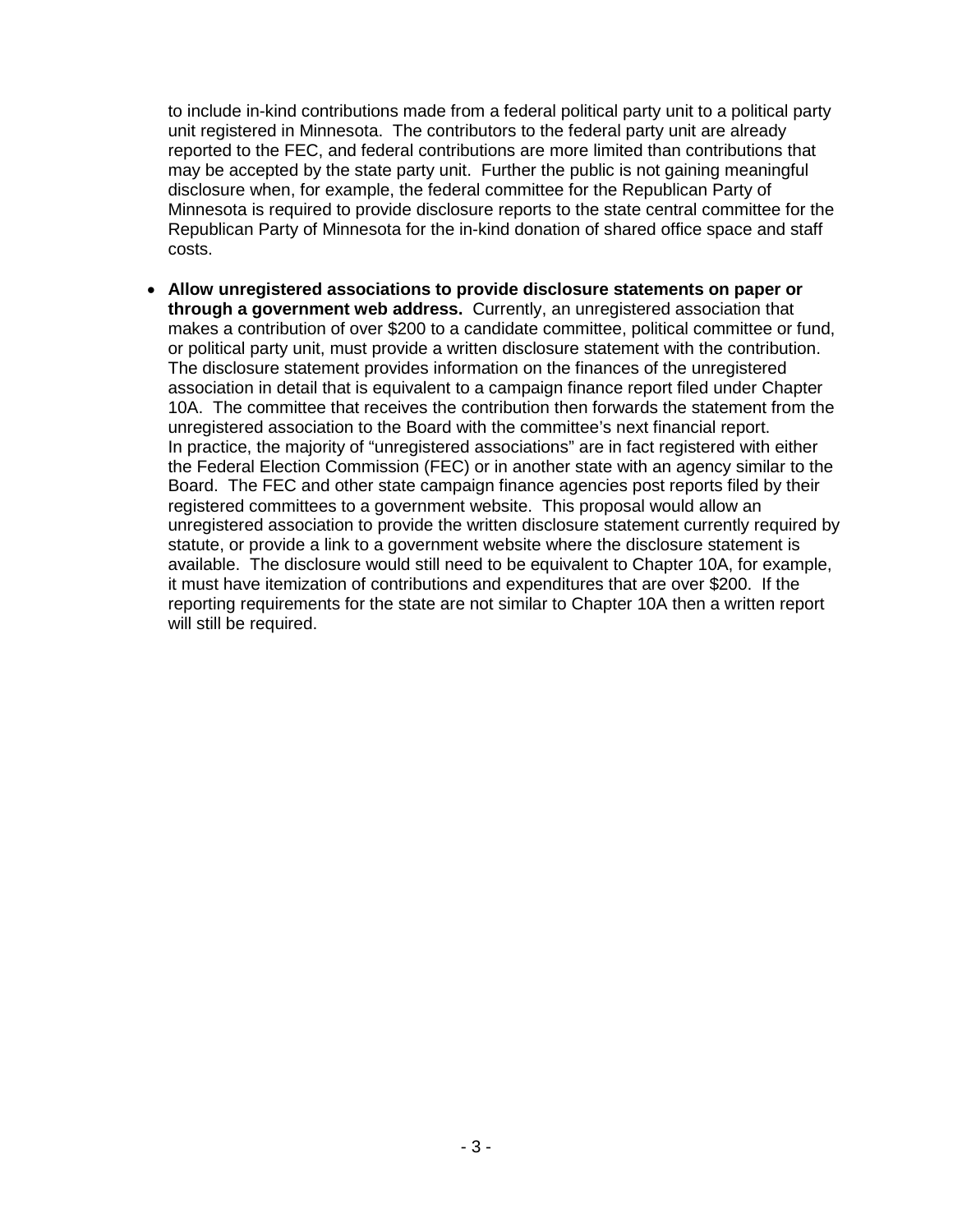# **Campaign Finance and Public Disclosure Board Technical Legislative Proposals**

### **Economic interest program**

#### **10A.01 DEFINITIONS**

**\* \* \* \***

Subd. 35. **Public official.** "Public official" means any:

(1) member of the legislature;

\* \* \* \*

(28) member of the Greater Minnesota Regional Parks and Trails Commission; or

(29) member of the Destination Medical Center Corporation established in section 469.41; or

(30) chancellor or member of the board of trustees of the Minnesota State Colleges and Universities.

#### **10A.09 STATEMENTS OF ECONOMIC INTEREST**

**New -** Subdivision 1. **Time for filing.** An individual must file a statement of economic interest with the board:

(1) within 60 days of accepting employment as a public official or a local official in a metropolitan governmental unit;

(2) within 60 days of assuming office as a district court judge, appeals court judge, supreme court justice, or county commissioner;

(3) within 14 days after filing an affidavit of candidacy or petition to appear on the ballot for an elective state constitutional or legislative office or an elective local office in a metropolitan governmental unit other than county commissioner;

(4) in the case of a public official requiring the advice and consent of the senate, within 14 days after undertaking the duties of office; or

(5) in the case of members of the Minnesota Racing Commission, the director of the Minnesota Racing Commission, chief of security, medical officer, inspector of pari-mutuels, and stewards employed or approved by the commission or persons who fulfill those duties under contract, within 60 days of accepting or assuming duties.

\* \* \* \*

Subd. 2. **Notice to board.** The secretary of state or the appropriate county auditor, upon receiving an affidavit of candidacy or petition to appear on the ballot from an individual required by this section to file a statement of economic interest, and any official who nominates or employs a public or local official required by this section to file a statement of economic interest, must notify the board of the name of the individual required to file a statement and the date of the affidavit, petition, or nomination.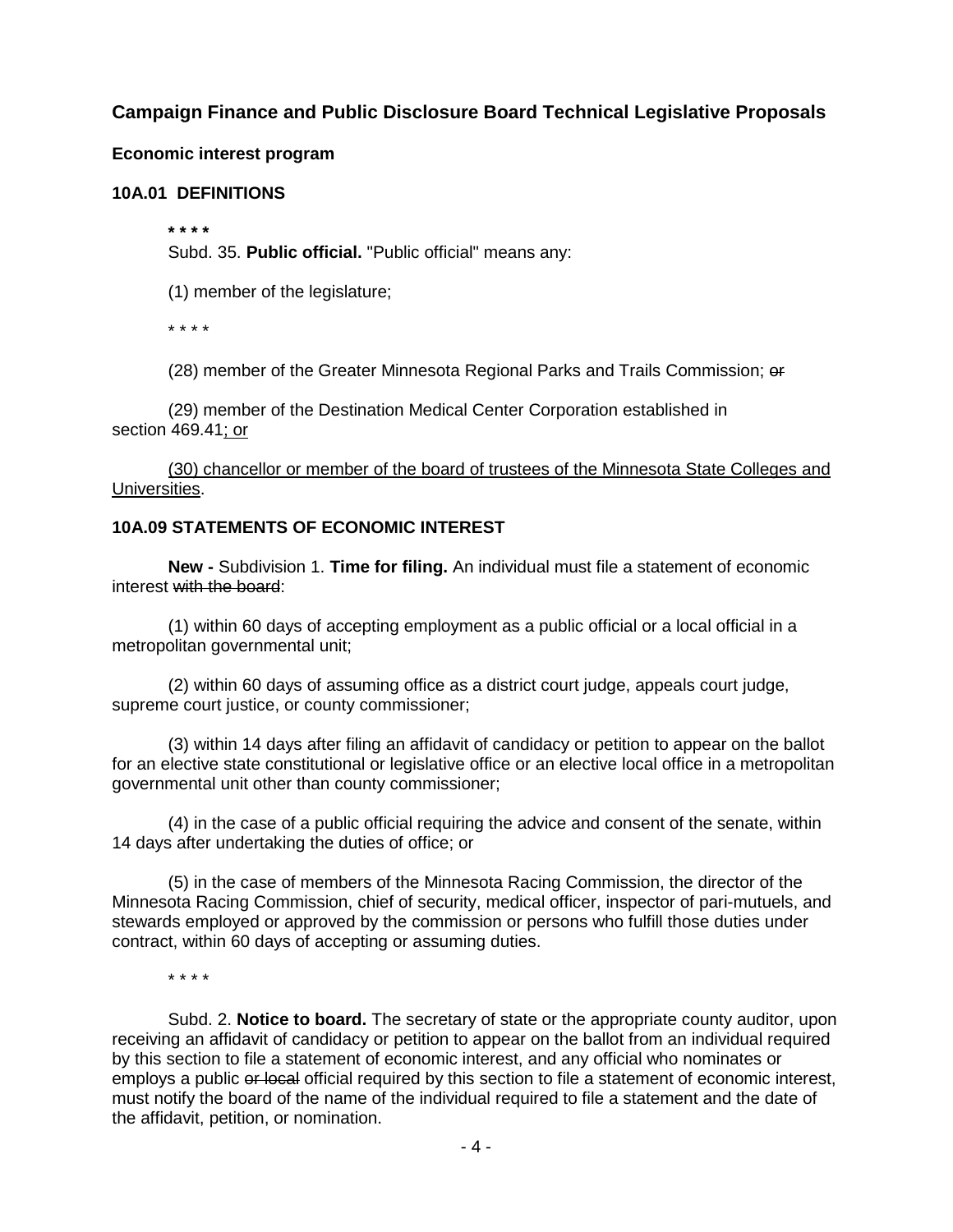\* \* \* \*

Subd. 5. **Form; general requirements.** (a) A statement of economic interest required by this section must be on a form prescribed by the board. The individual filing must provide the following information:

(1) name, address, occupation, and principal place of business;

\* \* \* \*

(6) a listing of the principal business or professional activity category of each business from which the individual receives more than \$250 in any month during the reporting period as an employee, if the individual has an ownership interest of 25 percent or more in the business;

\* \* \* \*

(c) For the purpose of an original statement of economic interest, "compensation in any month" includes only compensation received in the calendar month immediately preceding the date of appointment as a public official or filing as a candidate.

(d) For the purpose of calculating the amount of compensation received from any single source in a single month, the amount shall include the total amount received from the source during the month, whether or not the amount covers compensation for more than one month.

 $\left\{ \Theta \right\}$  (d) For the purpose of determining the value of an individual's interest in real property, the value of the property is the market value shown on the property tax statement.

(f) For the purpose of an original statement of economic interest, the individual shall disclose only those real properties owned on the date of appointment as a public official or filing as a candidate.

 $(g)$  (e) For the purpose of this section, "date of appointment" means the effective date of appointment to a position.

 $(h)$  (f) For the purpose of this section, "accepting employment as a public official" means the effective date of the appointment to the position, as stated in the appointing authority's notice to the board.

Subd. 5a. **Original statement; reporting period**. (a) An original statement of economic interest required under subdivision 1, clause (1), must cover the calendar month before the month in which the individual accepted employment as a public official or a local official in a metropolitan governmental unit.

(b) An original statement of economic interest required under subdivision 1, clauses (2), (4), and (5), must cover the calendar month before the month in which the individual assumed, or undertook the duties of, office.

(c) An original statement of economic interest required under subdivision 1, clause (3), must cover the calendar month before the month in which the candidate filed the affidavit of candidacy.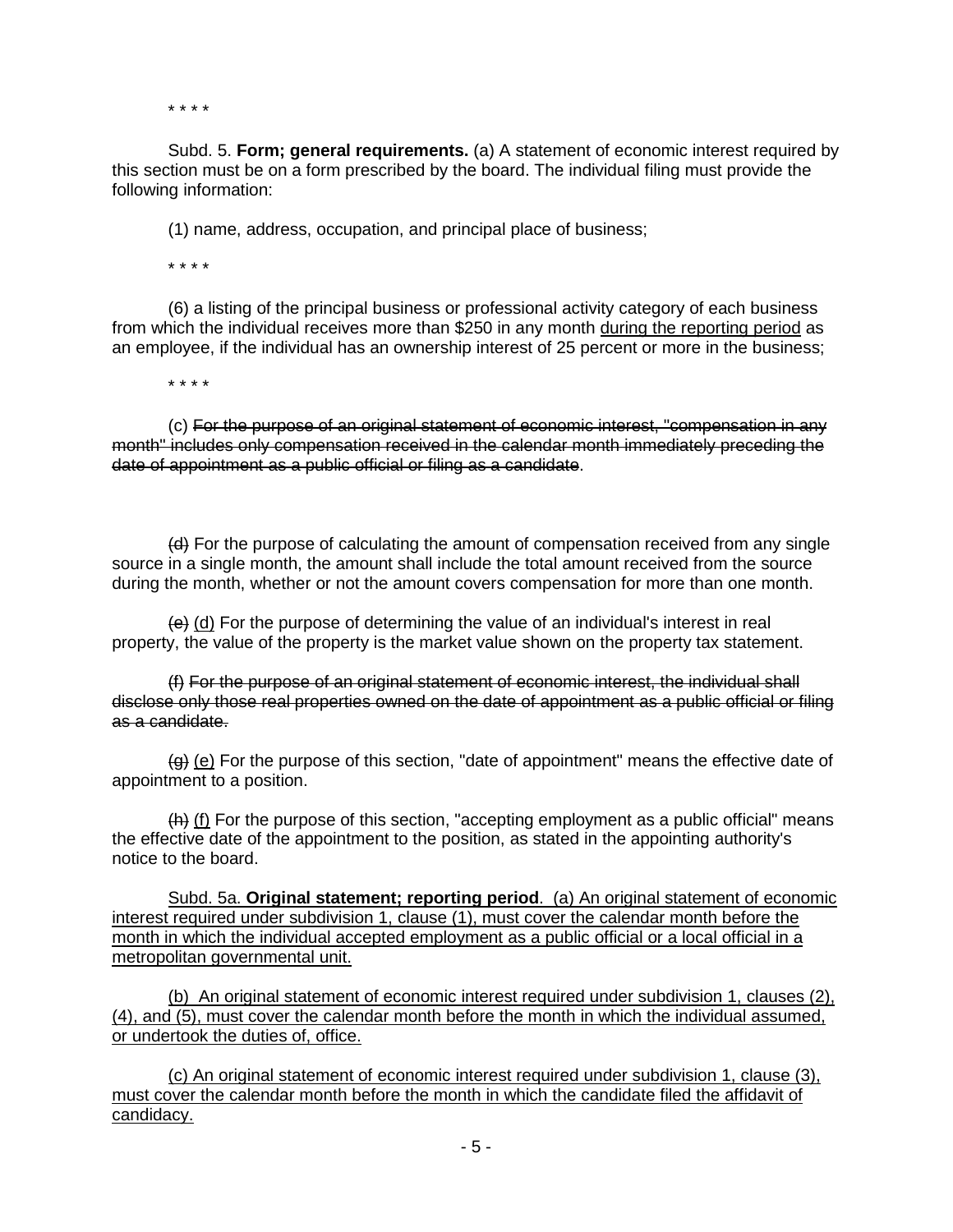Subd. 6. **Annual statement.** (a) Each individual who is required to file a statement of economic interest must also file an annual statement by the last Monday in January of each year that the individual remains in office. The annual statement must cover the period through December 31 of the year prior to the year when the statement is due. The annual statement must include the amount of each honorarium in excess of \$50 \$250 received since the previous statement and the name and address of the source of the honorarium. The board must maintain each annual statement of economic interest submitted by an officeholder in the same file with the statement submitted as a candidate.

(b) For the purpose of annual statements of economic interest to be filed, "compensation in any month" includes compensation and honoraria received in any month between the end of the period covered in the preceding statement of economic interest and the end of the current period.

(c) An individual must file the annual statement of economic interest required by this subdivision to cover the period for which the individual served as a public official even though at the time the statement was filed, the individual is no longer holding that office as a public official.

(d) For the purpose of an annual statement of economic interest, the individual shall disclose any real property owned at any time between the end of the period covered by the preceding statement of economic interest and through the last day of the month preceding the current filing or the last day of employment, if the individual is no longer a public official.

### **Campaign finance program**

#### **10A.20 CAMPAIGN REPORTS**

\* \* \* \*

**New -** Subd. 13. **Third-party reimbursement.** An individual or association filing a report disclosing an expenditure or noncampaign disbursement that must be reported and itemized under subdivision 3, paragraph  $\left(\frac{a}{b}\right)$  (h) or  $\left(\frac{b}{b}\right)$  (m), that is a reimbursement to a third party must report the purpose of each expenditure or disbursement for which the third party is being reimbursed. In the alternative, the reporting individual or association may report individually each of the underlying expenditures being reimbursed. An expenditure or disbursement is a reimbursement to a third party if it is for goods or services that were not directly provided by the individual or association to whom the expenditure or disbursement is made. Third-party reimbursements include payments to credit card companies and reimbursement of individuals for expenses they have incurred.

#### **10A.27 CONTRIBUTION LIMITS.**

**\* \* \* \***

Subd. 13. **Unregistered association limit; statement; penalty.** (a) The treasurer of a political committee, political fund, principal campaign committee, or party unit must not accept a contribution of more than \$200 from an association not registered under this chapter unless the contribution is accompanied by a written statement that meets the disclosure and reporting period requirements imposed by section 10A.20. The statement may be a written statement or a government web address where the disclosure report for the unregistered association may be viewed. This statement must be certified as true and correct by an officer of the contributing association. The committee, fund, or party unit that accepts the contribution must include a copy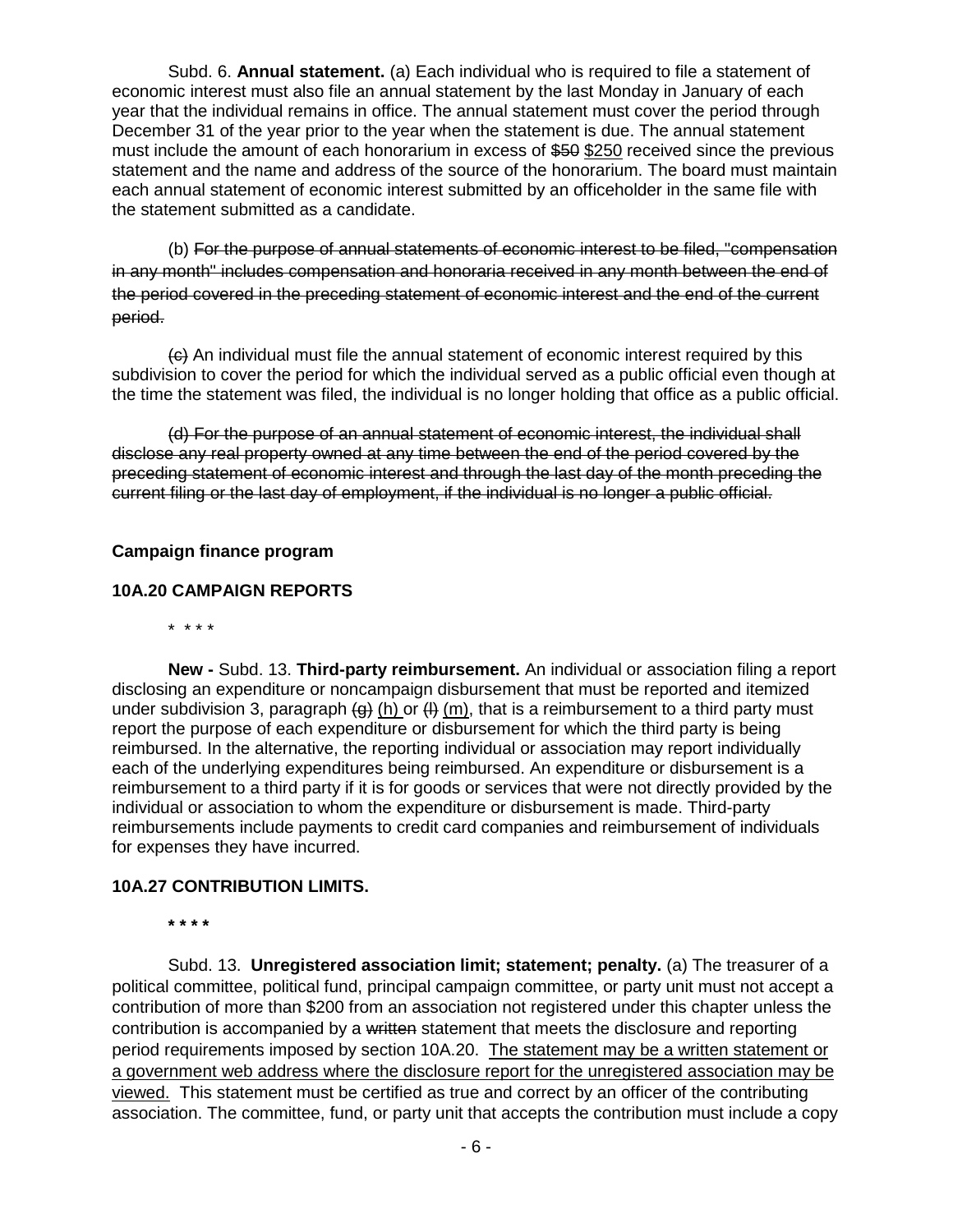of the written statement or web address with the report that discloses the contribution to the board.

(b) An unregistered association may provide the written statement required by this subdivision to no more than three committees, funds, or party units in a calendar year. Each statement must cover at least the 30 days immediately preceding and including the date on which the contribution was made. An unregistered association or an officer of it is subject to a civil penalty imposed by the board of up to \$1,000, if the association or its officer:

(1) fails to provide a written statement as required by this subdivision; or

(2) fails to register after giving the written statement required by this subdivision to more than three committees, funds, or party units in a calendar year.

(c) The treasurer of a political committee, political fund, principal campaign committee, or party unit who accepts a contribution in excess of \$200 from an unregistered association without the required written disclosure statement is subject to a civil penalty up to four times the amount in excess of \$200.

(d) This subdivision does not apply:

(1) when a national political party contributes money to its state committee; or

(2) when the federal committee of a major or minor political party registered with the Board gives an in kind contribution to its state central committee, or a party organization within a house of the state legislature; or

(3) to purchases by candidates for federal office of tickets to events or space rental at events held by party units in this state (i) if the geographical area represented by the party unit includes any part of the geographical area of the office that the federal candidate is seeking and (ii) the purchase price is not more than that paid by other attendees or renters of similar spaces.

# **10A.275 MULTICANDIDATE POLITICAL PARTY EXPENDITURES.**

Subdivision 1. **Exceptions.** Notwithstanding other provisions of this chapter, the following expenditures by a party unit, or two or more party units acting together, with at least one party unit being either: the state committee or the party organization within a congressional district, county, or legislative district, are not considered contributions to or expenditures on behalf of a candidate for the purposes of section 10A.25 or 10A.27 and must not be allocated to candidates under section 10A.20, subdivision 3, paragraph  $\left(\frac{d}{dx}\right)(h)$ :

(1) expenditures on behalf of candidates of that party generally without referring to any of them specifically in a published, posted, or broadcast advertisement;

(2) expenditures for the preparation, display, mailing, or other distribution of an official party sample ballot listing the names of three or more individuals whose names are to appear on the ballot;

(3) expenditures for a telephone conversation including call, voice mail, text message, multimedia message, internet chat message, or e-mail when the communication includes the names of three or more individuals whose names are to appear on the ballot;